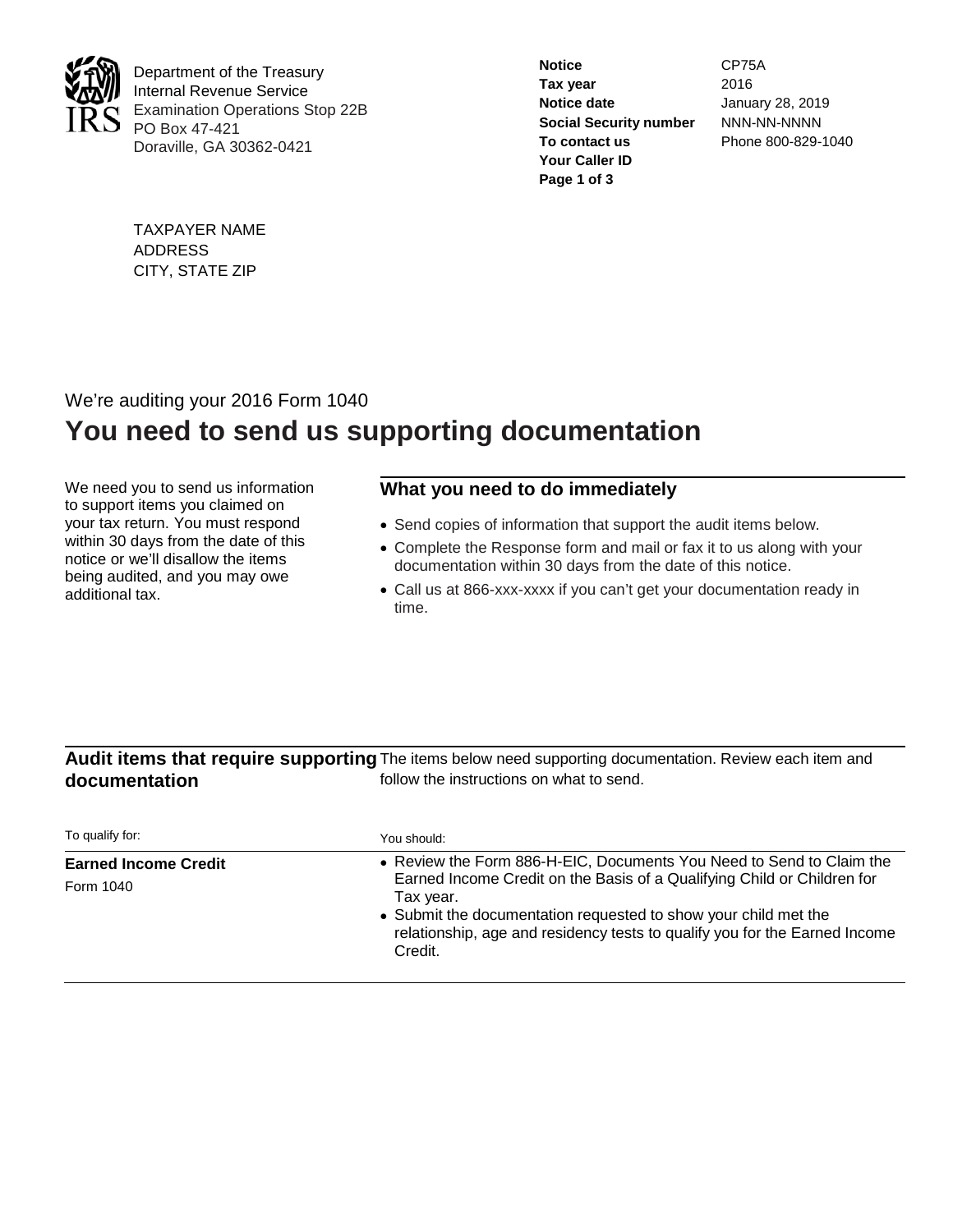|                               |                                                                   | <b>Notice</b>                                                                                                                                                                                                                                                                                                                                                                                                                                                                                                                                                                                                                                                                                                                                                                                                                                                                                                                                                                                                                                     | CP75A            |
|-------------------------------|-------------------------------------------------------------------|---------------------------------------------------------------------------------------------------------------------------------------------------------------------------------------------------------------------------------------------------------------------------------------------------------------------------------------------------------------------------------------------------------------------------------------------------------------------------------------------------------------------------------------------------------------------------------------------------------------------------------------------------------------------------------------------------------------------------------------------------------------------------------------------------------------------------------------------------------------------------------------------------------------------------------------------------------------------------------------------------------------------------------------------------|------------------|
|                               |                                                                   | Tax year                                                                                                                                                                                                                                                                                                                                                                                                                                                                                                                                                                                                                                                                                                                                                                                                                                                                                                                                                                                                                                          | 2016             |
|                               |                                                                   | <b>Notice date</b>                                                                                                                                                                                                                                                                                                                                                                                                                                                                                                                                                                                                                                                                                                                                                                                                                                                                                                                                                                                                                                | January 28, 2019 |
|                               |                                                                   | <b>Social Security number</b>                                                                                                                                                                                                                                                                                                                                                                                                                                                                                                                                                                                                                                                                                                                                                                                                                                                                                                                                                                                                                     | NNN-NN-NNNN      |
|                               |                                                                   | Page 2 of 3                                                                                                                                                                                                                                                                                                                                                                                                                                                                                                                                                                                                                                                                                                                                                                                                                                                                                                                                                                                                                                       |                  |
| If we don't hear from you     |                                                                   | If you don't mail or fax your supporting documentation within 30 days from<br>the date of this notice, we'll disallow the items being audited and send you<br>an audit report showing the proposed changes to your tax return.                                                                                                                                                                                                                                                                                                                                                                                                                                                                                                                                                                                                                                                                                                                                                                                                                    |                  |
| <b>Next steps</b>             | days).                                                            | • We'll review the information you provide (please allow us at least 30<br>• If the information supports your tax return, we'll send your refund and a<br>letter letting you know your audit is closed.<br>• If the information doesn't fully support your tax return, we'll send you an<br>audit report that explains the proposed changes, including any additional<br>tax you may owe plus any penalties and interest that may apply.                                                                                                                                                                                                                                                                                                                                                                                                                                                                                                                                                                                                          |                  |
| <b>Additional information</b> | • Visit www.irs.gov/cp75a<br>• Keep this notice for your records. | • Review the enclosed documents and The Examination Process<br>(Publication 3498-A) which describes your appeal rights.<br>• For tax forms, instructions, and publications, visit www.irs.gov/forms-pubs<br>or call 800-TAX-FORM (800-829-3676).<br>• Review the enclosed Publication 1, Your Rights as a Taxpayer.<br>If you need assistance, please don't hesitate to contact us.                                                                                                                                                                                                                                                                                                                                                                                                                                                                                                                                                                                                                                                               |                  |
|                               | <b>Taxpayer Advocate Service</b>                                  | The Taxpayer Advocate Service (TAS) is an independent organization<br>within the IRS that can help protect your taxpayer rights. TAS can offer you<br>help if your tax problem is causing a hardship, or you've tried but haven't<br>been able to resolve your problem with the IRS. If you qualify for TAS<br>assistance, which is always free, TAS will do everything possible to help<br>you. Visit www.taxpayeradvocate.irs.gov or call 877-777-4778.                                                                                                                                                                                                                                                                                                                                                                                                                                                                                                                                                                                         |                  |
|                               |                                                                   | Low Income Taxpayer Clinics (LITC)<br>Assistance can be obtained from individuals and organizations that are<br>independent from the IRS. The Directory of Federal Tax Return Preparers<br>with credentials recognized by the IRS can be found at<br>http://irs.treasury.gov/rpo/rpo.jsf. IRS Publication 4134 provides a listing of<br>Low Income Taxpayer Clinics (LITCs) and is available at www.irs.gov.<br>Also, see the LITC page at www.taxpayeradvocate.irs.gov/litcmap.<br>Assistance may also be available from a referral system operated by a<br>state bar association, a state or local society of accountants or enrolled<br>agents or another nonprofit tax professional organization. The decision to<br>obtain assistance from any of these individuals and organizations will not<br>result in the IRS giving preferential treatment in the handling of the issue,<br>dispute or problem. You don't need to seek assistance to contact us. We<br>will be pleased to deal with you directly and help you resolve your situation. |                  |